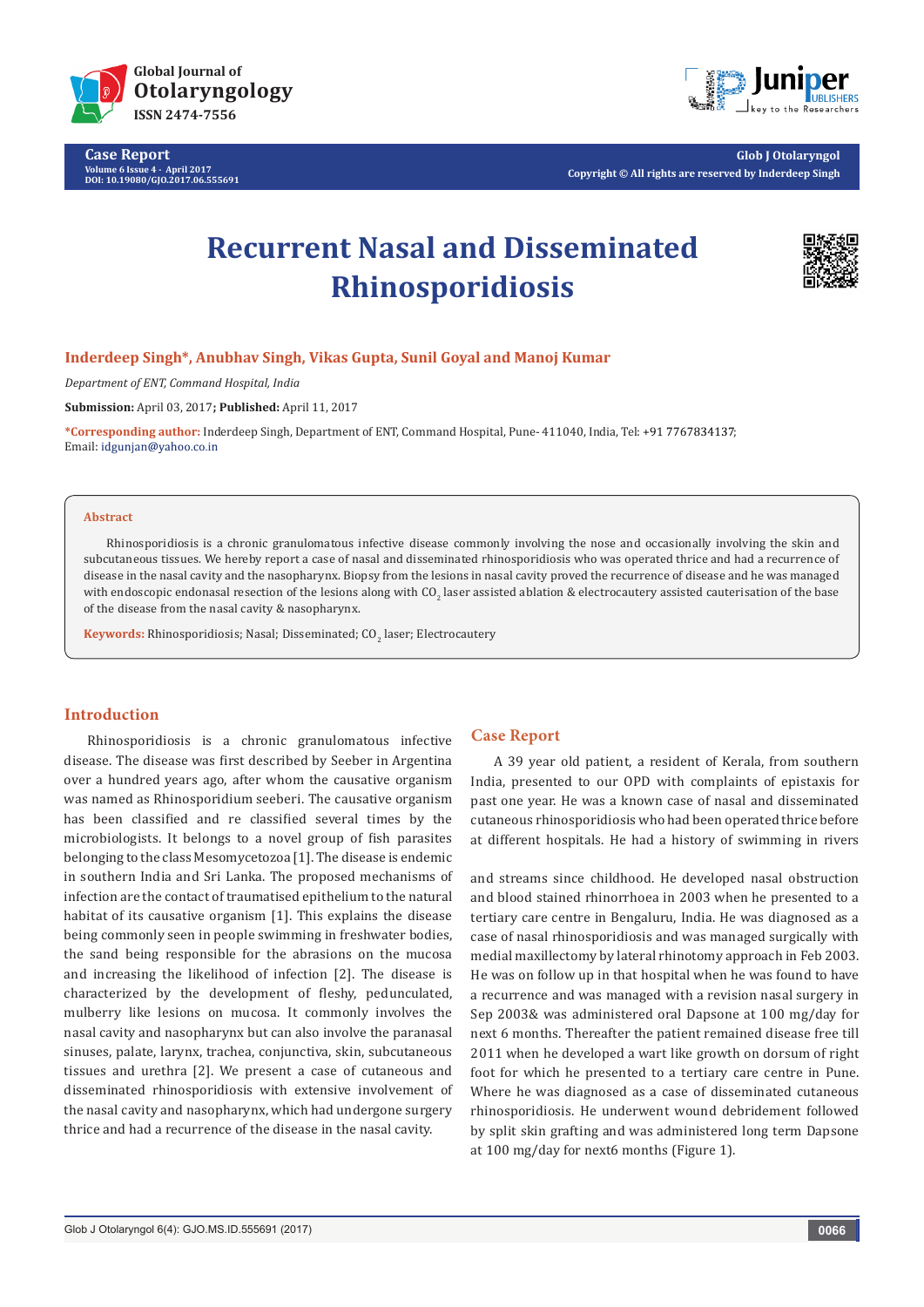

[A] Mulberry like lesions in the nasopharynx.

[B] Mass in the right nasal cavity.

[C] Satellite lesions in the left nasal cavity.

Currently, the patient presented to our OPD with complaints of epistaxis for past one year. On nasal endoscopy, irregular, mulberry like, friable masses which bled on touch were found in the roof of nasopharynx extending to the torus tuberous bilaterally. There was a large similar mass seen in right lateral nasal wall extending from the posterolateral wall of the right maxillary sinus to frontal recess. There were also satellite lesions on nasal floor and septum in the right nasal cavity and small lesions in the middle meatus and over agger nasi on the lateral wall in the left nasal cavity. He also had an operated lesion on the dorsal aspect of his right foot and a swelling on the lateral aspect of his right lower leg. Biopsy was taken from the lesions in the nasal cavity which showed numerous globular, thick walled sporangia containing numerous endospores in the subepithelium. FNAC was done from the lesion on right leg but was inconclusive. He was diagnosed as a case of nasal and disseminated cutaneous rhinosporidiosis (operated thrice, with recurrence in nasal cavity and nasopharynx (Figure 2).



**Figure 2:** [A] Healed cutaneous rhinosporidiosis involving dorsal aspect of right foot and [B] newly detected lesion on anterolateral aspect of right leg, repeated FNAC from the lesion however remained inconclusive.

The patient was managed with endoscopic endonasal resection of the lesions in the both nasal cavities and the nasopharynx along with wide endoscopic sinus clearance. On the right side the medial maxillectomy was extended anterolaterally and posteriorly with endoscopic microdebrider drilling and Draf 2a procedure of right frontal sinus was done. Bipolar cautery was used to cauterize the base of the lesions after disease removal in nasopharynx and lateral walls of the nasal cavities. Also, CO2 laser was used to remove the islands of disease from the septum and the nasal floor (Figure 3).



**Figure 3:** Post op status of nasal cavity, showing the clearance of disease. [A]from the right nasal cavity and [B] from nasopharynx.

Post operatively, the patient was started on Tab Dapsone at 100 mg/day for six months. Histopathology from the specimen of diseased mucosa of the nasal cavity confirmed nasal rhinosporidiosis. Post operatively, he has been on regular follow up and is currently free of nasal rhinosporidiosis.

# **Results**

Our patient had a recurrence of nasal lesions thrice (previously operated twice) and had a cutaneous lesion over the dorsum of right leg (operated). He was administered Dapsone for 6 months after the last surgery but still he had a recurrence of disease in the nasal cavity and nasopharynx. The patient was managed with wide excision of the disease, CO2 laser ablation and cauterisation of the base of the lesion with electrocautery to minimise the recurrence. The patient was given Dapsone post operatively to arrest the maturation of residual sporangia and accelerate the degenerative changes in them, thus further reducing the chances of recurrence.

The patient remains on our regular follow up and is currently disease free.

#### **Discussion**

Rhinosporidiosis is known to have a high chance of recurrence after medical and surgical therapy, with the recurrence rates being quoted ranging from 5-63% in literature [3]. The disease has a tendency to recur due to the difficulty in fully removing the disease surgically due to the dissemination of the microspores into the submucosa. The variation in rates of recurrence among different studies is attributable to the difference in the surgical technique [4]. The usage of electrocautery and laser for ablation of the base of the lesions is associated with a lower rate of recurrence [4]. Diamino diphenyl sulfone (Dapsone) is the only drug that has been shown to Medical management has been